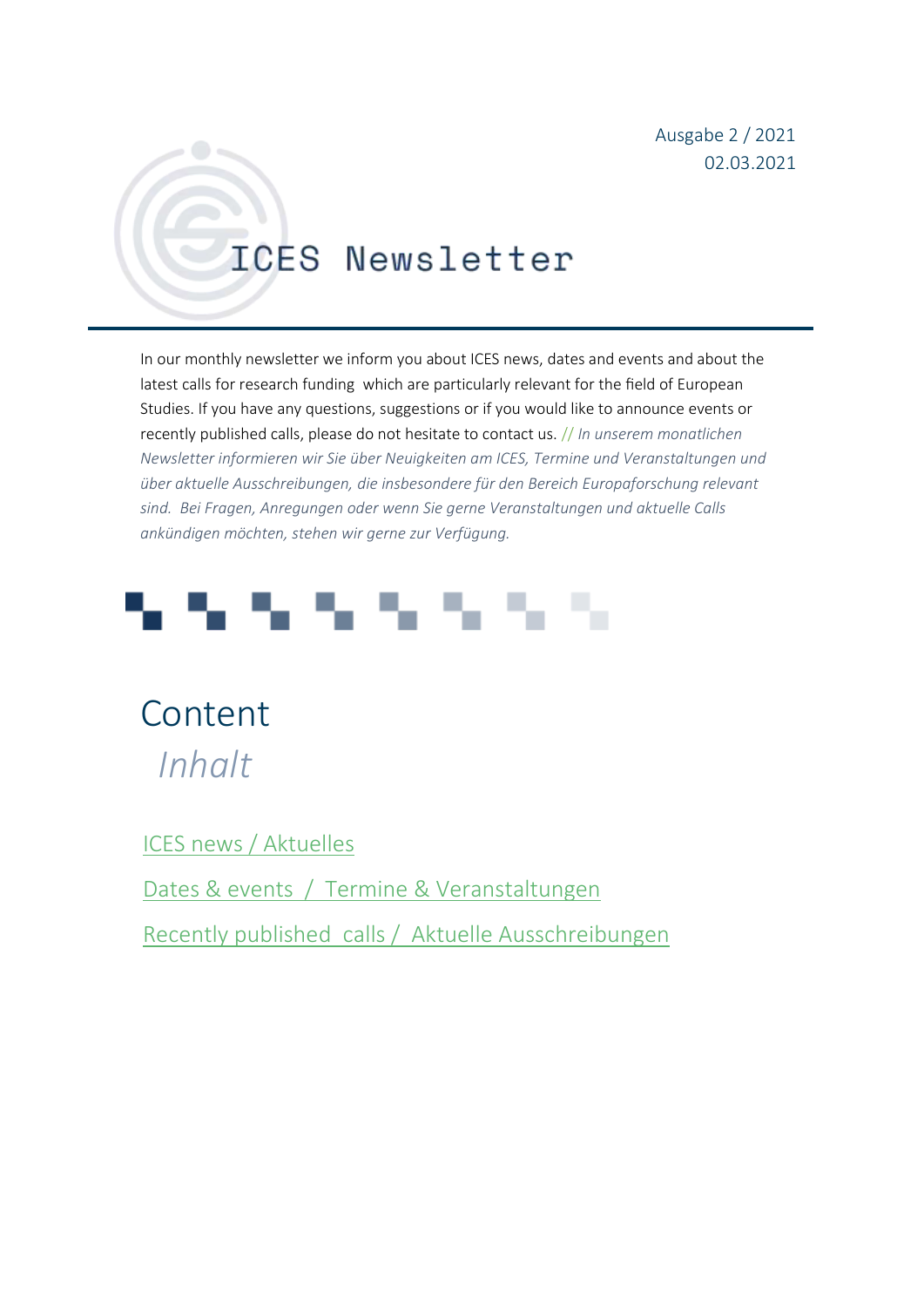# a ta ta ta ta ta ta ta

## <span id="page-1-0"></span>ICES News  *Aktuelles*

## ICES Annual Report 2020 published/ ICES Jahresbericht 2020 veröffentlicht

With this annual report, we would like to like to present ICES' goals and achievements in 2020, our plans for the coming years, and our current projects and challenges. In particular, the pages below seek to illustrate our efforts to serve as a comprehensive internal service institution for all EUF researchers in the field of European studies and, at the same time, as an internationally visible location for excellent interdisciplinary European studies at the EUF.

You can download the report in German and English on our [website.](https://www.uni-flensburg.de/index.php?id=30441&no_cache=1)

## とうりょうしょう

## <span id="page-1-1"></span>ICES Dates & Events  *ICES Termine & Veranstaltungen*

## ICES Research Colloquium ICES Forschungskolloquium

The ICES Research Colloquium offers an opportunity to present and discuss current research projects and ideas. This spring semester, the following presentations are planned:

| 25.03.21 | Ulrich                 | Professor of<br>Comparative<br>Glassmann Institutional<br>Analysis | Varieties of Private Household Debt in Europe:<br>Incompatibility between Culturally Different<br>Lending Regimes? |
|----------|------------------------|--------------------------------------------------------------------|--------------------------------------------------------------------------------------------------------------------|
| 08.04.21 | Tobias<br><b>Nickl</b> | PhD researcher,<br>Seminar for<br>Sociology                        | Citizenship and free movement of Disabled People<br>in the EU - The Framework for European Disability<br>Policies  |

#### Thursdays,  $5:15 - 6:45$  p.m. online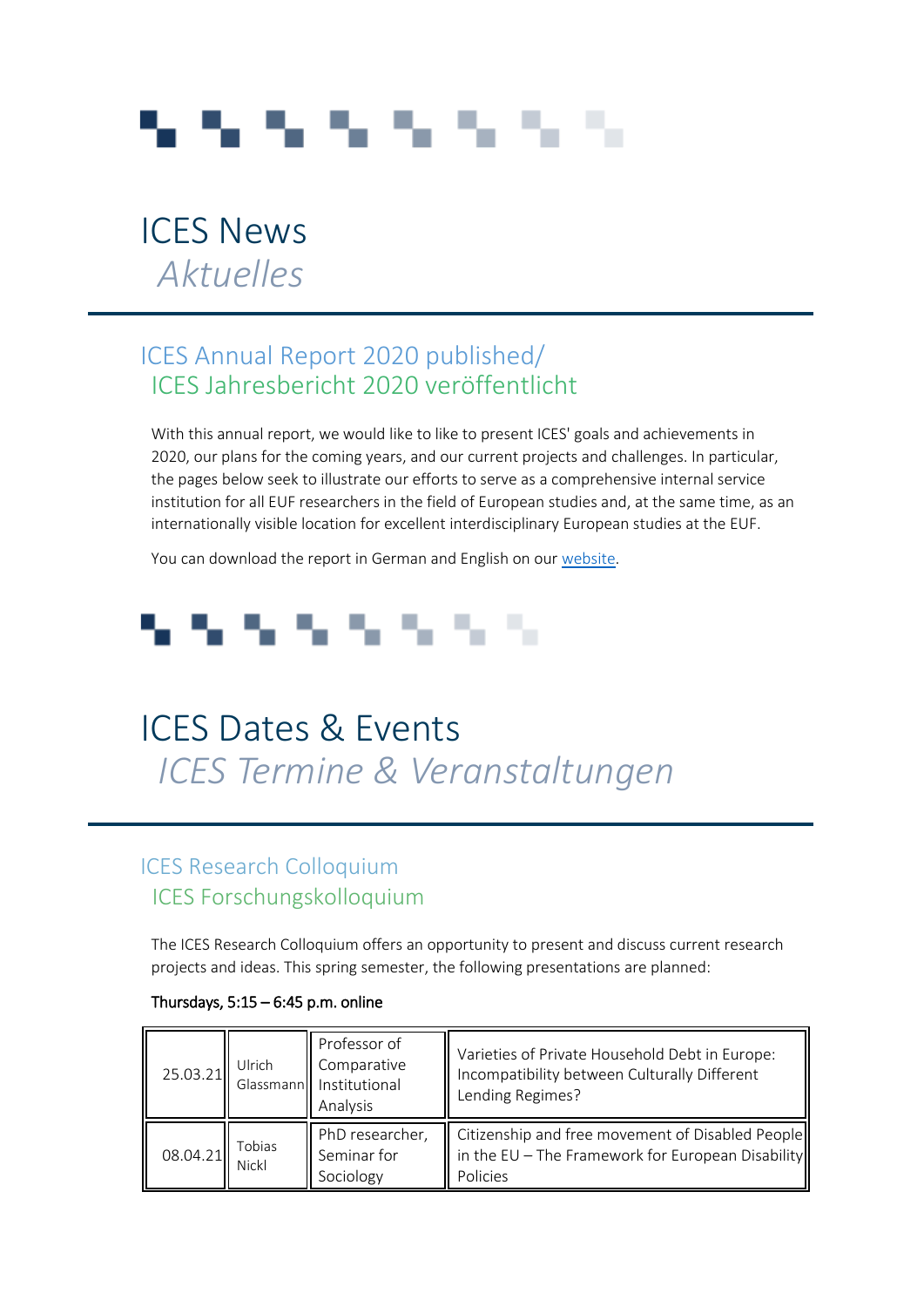| 22.04.21 | Anna<br>Vormann       | PhD researcher,<br>Seminar for<br>Sociology                   | Who becomes a European Teacher? A<br>Bourdieusian approach to internationalisation in<br>teacher education: A cross-field application of the<br>notion of the 'transnational habitus         |
|----------|-----------------------|---------------------------------------------------------------|----------------------------------------------------------------------------------------------------------------------------------------------------------------------------------------------|
| 06.05.21 | Margarita<br>McGrory  | Wiss.<br>Mitarbeiterin,<br>Sozial-u.<br>Bildungsökonomik      | The internationalisation of Higher Education:<br>Comparing the international and German<br>students' success rates in Germany's HEIs over<br>twenty years                                    |
| 17.06.21 | Ivo Theele            | Wiss. Mitarbeiter/<br>Post-Doc,<br>Seminar für<br>Germanistik | Europabezogene Kompetenzen im<br>Deutschunterricht. Theoretische<br>Grundlagenforschung, didaktische Konzepte für<br>die Unterrichtspraxis und empirische Begleitung<br>eines Modellversuchs |
| 01.07.21 | Ekaterina<br>Aleshina | Pensa State<br>University                                     | Public political rhetoric of conflict: the problem of<br>effectiveness Is it suitable?                                                                                                       |

Webex Link: [https://uni-flensburg.webex.com/uni](https://uni-flensburg.webex.com/uni-flensburg/j.php?MTID=mb10852da4bb5da27e86e795ecdfb14bf)[flensburg/j.php?MTID=mb10852da4bb5da27e86e795ecdfb14bf;](https://uni-flensburg.webex.com/uni-flensburg/j.php?MTID=mb10852da4bb5da27e86e795ecdfb14bf) Meeting number: 121 282 0880; Password: ICESColloquium;

Further information can be found [here/](https://www.uni-flensburg.de/en/ices/dates-and-events/ices-research-colloquium/) Weitere Informationen und Termine finden Si[e hier](https://www.uni-flensburg.de/ices/termine/ices-research-colloquium/)

## ICES Lecture in cooperation with the Literatur- und Kulturwissenschaftliche Kolloquium

J.K. Allen "Cosmopolitan Identities in the German-Danish-Border Region"

Date: Thursday, 20.05.2021, 17.15 – 18.45 (online)

Prof. Dr. Julie K. Allen is Professor of Comparative Arts & Letters at Brigham Young University, USA. She works on questions of cultural identity in 19th, 20th, and 21st century Northern Europe, particularly with regard to literature, religion, silent film, and migration. She is the author of *Icons of Danish Modernity: Georg Brandes & Asta Nielsen* (Univ. of Washington Press, 2012) and *Danish but Not Lutheran: The Impact of Mormonism on Danish Cultural Identity, 1850-1920* (Univ. of Utah Press, 2017). In this lecture, J.K. Allen will talk about "Cosmopolitan Identities in the German-Danish-Border Region".

This lecture is organised by the Kultur- und Literaturwissenschaftliche Kolloquium at EUF in cooperation with ICES.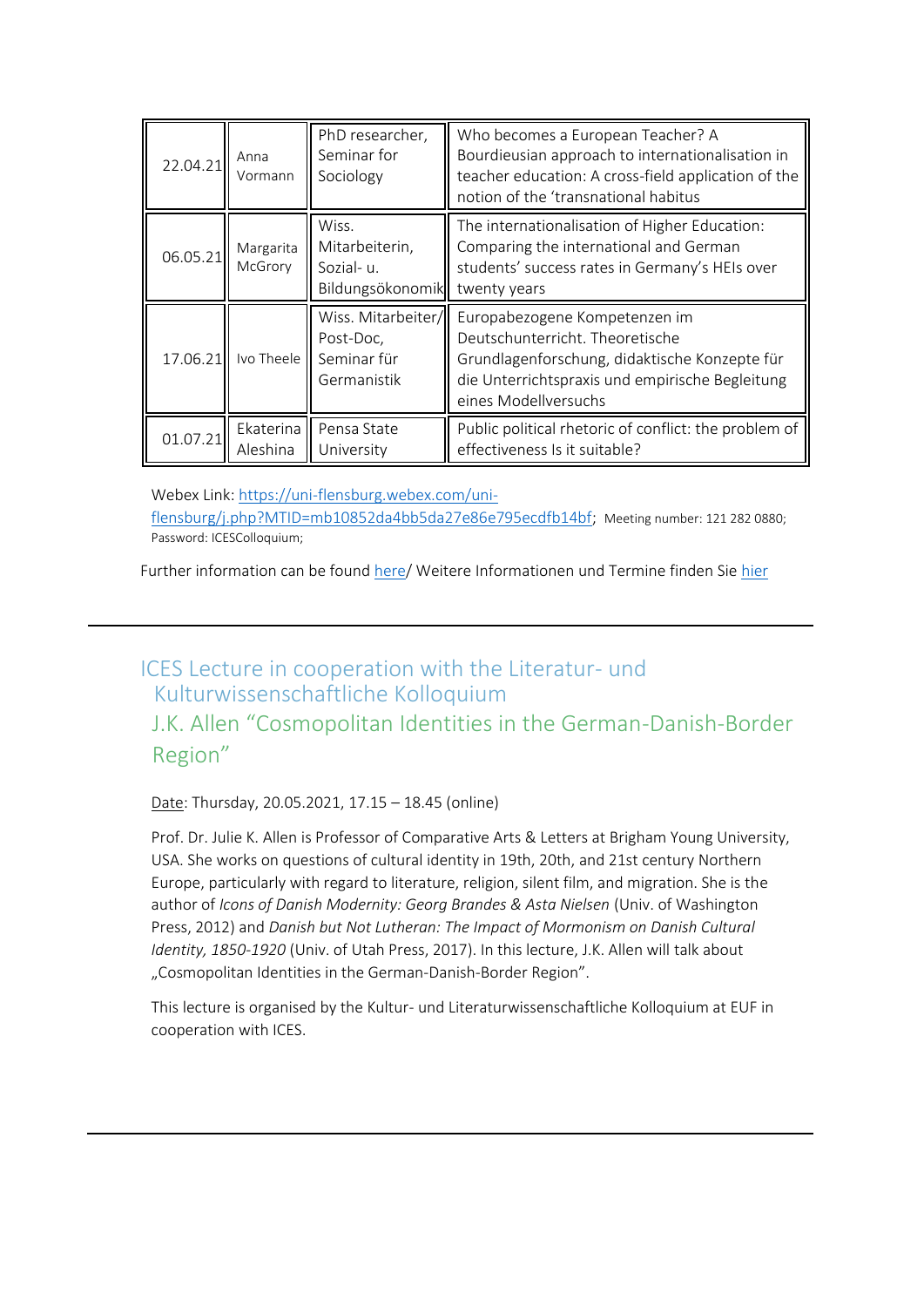## Summer school "Border studies at intersections of subject boundaries" Sommerschule "Grenzforschung am Schnittpunkt von Fächergrenzen"

The summer school is directed at PhD students of a broad spectrum of subjects (sociology, history, geography, philosophy, law, educational and political science, linguistics et al.) and thus wants to overthink the concept of "borders" at the intersection of subject boundaries from a comparative Franco-German as well as a European and international perspective.

The summer school is organised by the Centre Marc Bloch and the Humboldt University Berlin in cooperation with ICES and will take place in Berlin. The program is composed of plenary presentations and working groups with active design scope for PhD students (fieldwork, text production, presentations). Working languages will be English. The active command of one of the languages and passive command of all three is expected. If required, 2 ECTS can be obtained.

Please send your application (including CV and a motivational letter explaining your research topic and which of the three working areas that would fit in) in French, German or English by 31 March 2021 to the following address: [nikola.tietze@cmb.hu-berlin.de](javascript:linkTo_UnCryptMailto()

Date: 7.-9. Juli 2021 in Berlin

The organizers are currently planning the reimbursement of travel costs as well as board and lodging for all participants

Further information can be found on our [website](https://www.uni-flensburg.de/en/ices/dates-and-events/summer-school-border-studies/) (in German and English).

## Block courses with Hauke Brunkhorst and Chris Thornhill Blockseminare mit Hauke Brunkhorst und Chris Thornhill

Hauke Brunkhorst (EUF, Department of Sociology) and Christopher Thornhill (Professor of Law, University of Manchester and Humboldt-Research Awardee at ICES) will offer two block courses in May on the following topics:

- Seminar 1: "There is no democracy without transnational human rights and a social-welfare state – A thesis for discussion", Date: 03.– 07.05.2021, 1 p.m. – 7 p.m.
- **EXEDENT** Seminar 2: "How could democracy emerge from militarization, nationalism and disciplining?", Date: 17.–21.05.2021, 1 p.m. – 7 p.m.

They are open to all EUF members, as well as to people from other international research institutions/universities. We encourage particularly Post-Docs and PhD students to participate.

A description of the courses including reading lists can be found on our [website.](https://www.uni-flensburg.de/ices/termine/courses-brunkhorstthornhill/) If you are interested, have questions and/or would like to register, you can send an email to [ices@uni](mailto:ices@uni-flensburg.de)[flensburg.de.](mailto:ices@uni-flensburg.de)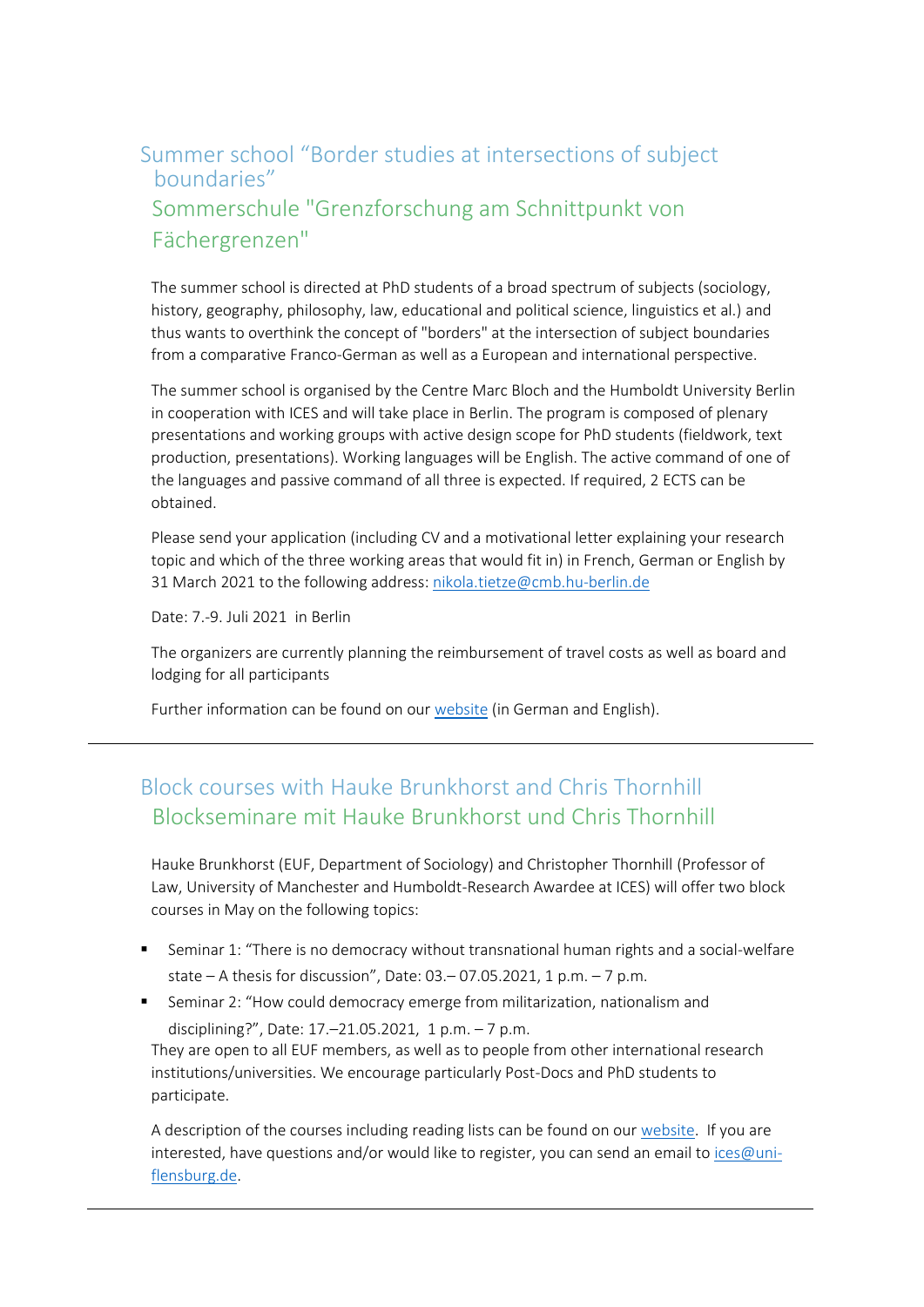## Conference: Contemporary Challenges for Minority Language Media Konferenz: Contemporary Challenges for Minority Language Media

In Autumn 2021, the European Centre for Minority Issues (ECMI) and ICES will host the conference "Multi-platform and Connecting Communities: Contemporary Challenges for Minority Language Media".

*Date: Thursday 14th and Friday 15th October 2021*

#### *Venue: Europa Universität Flensburg, Germany*

The guiding idea behind the second biennial conference on minority language media is to bring together academics and professionals from this field, as well as facilitating intensive exchange of research and practical experiences. This event aims to build upon the expertise of the International Association of Minority Language Media Research (IAMLMR) established in Edinburgh in 2019. The conference therefore aims to encourage a dialogue and facilitate nuanced debates concerning the challenges facing minority language media in local, regional and global contexts, with particular emphasis on an ever-evolving media landscape.

Call for Papers: The organizing committee invites papers that address topics of relevance for the field of minority language media. Abstracts of a maximum of 250 words should be submitted by 30th April 2021, t[o minlangmedia@gmail.com](mailto:minlangmedia@gmail.com)

Further information can be found on our [website.](https://www.uni-flensburg.de/ices/termine/conference-minority-language-media/)

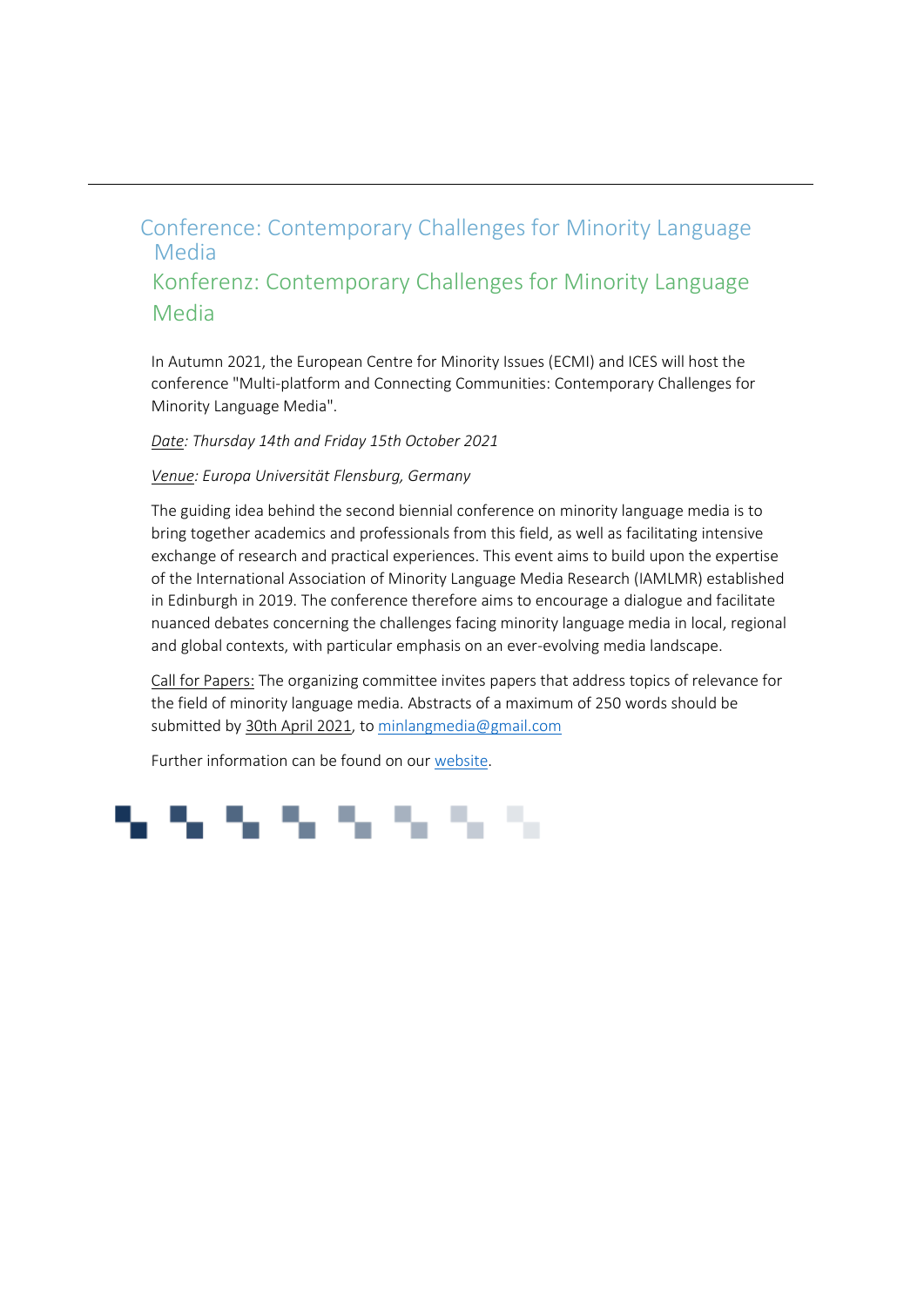## <span id="page-5-0"></span>Recently published calls  *Aktuelle Ausschreibungen*

## Overview / Überblick

[International project funding](#page-5-1) 

[National project funding](#page-7-0)

Funding for academic events

[Fellowships](#page-9-0) 

Funding for early-stage researchers

[Prizes](#page-12-0) 

[Further information and calls](#page-14-0) 

[ECPR Calls](#page-15-0)

## <span id="page-5-1"></span>International project funding / Internationale Projektförderung

#### ERC Arbeitsprogramm 2021

#### *ERC Work Programme 2021*

Am 22.02.2021 hat der European Research Council (ERC) das Arbeitsprogramm 2021 veröffentlicht. Aus diesem geht hervor, dass in dieser Runde die Förderlininen Starting, Consolidator und Advanced Grant ausgeschrieben werden. Gestern, am 25.02.2021, hat die Öffnung der Starting Grant Ausschreibung im europäischen Ausschreibungsportal, dem Funding and Tender Opportunities Portal, geöffnet. Die geplante Frist zur Einreichung ist nun auf den 08. April 2021 verschoben worden. Einige Wochen später folgen die Öffnungen der Ausschreibungen für den Consolidator Grant (11.03.2021) und für den Advanced Grant (20.05.2021). Die Einreichungsfristen sind der 20. April 2021 für den Consolidator Grant und der 31. August 2021 für den Advanced Grant.

Für Fragen zum Arbeitsprogramm oder zu den Öffnungen und Deadlines der Calls, können Sie sich an die NKS ERC wenden. Eine Antragsdurchsicht wird bis 3 Wochen vor der Einreichungsfrist angeboten. Für den Starting Grant 2021 ist diese Frist nun der 18. März 2021.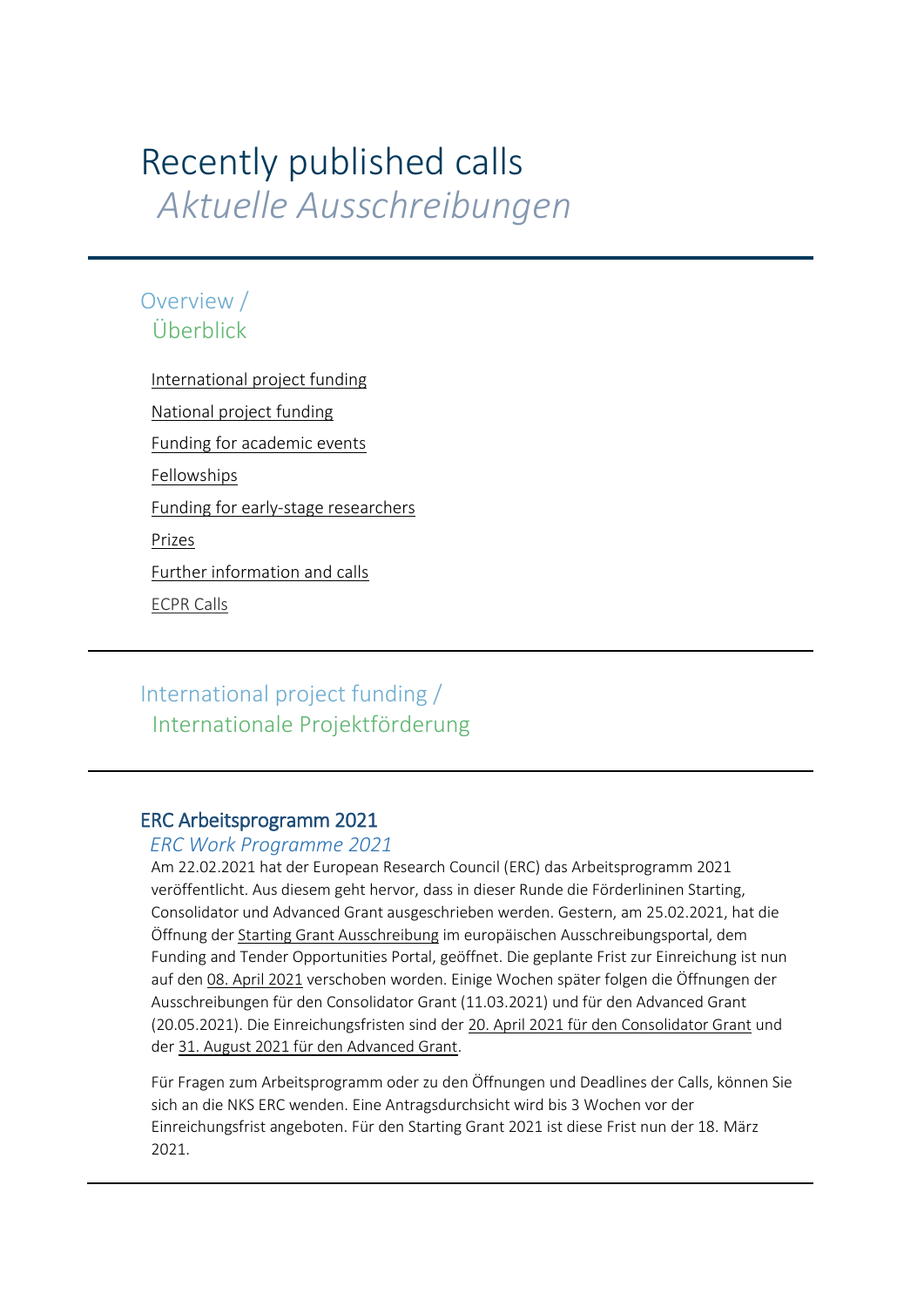For more information, please visit th[e ERC Website.](https://erc.europa.eu/news/erc-kicks-off-horizon-europe)

Quelle/ Source: KoWi-Newsletter vom 26.02.2021

#### CHANSE: "Transformations: Social and Cultural Dynamics in the Digital Age"/ Deadline: 07.05.2021

*CHANSE: "Transformationen: Soziale und kulturelle Dynamiken im digitalen Zeitalter"/ Deadline: 07.05.2021*

Das Europäische Forschungsförderkonsortium CHANSE (Collaboration of Humanities and Social Sciences in Europe) hat eine Vorankündigung einer internationalen Förderausschreibung veröffentlicht, den Call "Transformations: social and cultural dynamics in the digital age".

Das Programm wurde gemeinsam von den Fördernetzwerken HERA and NORFACE erarbeitet und wird von 27 Forschungs-förderorganisationen in 24 Ländern (auch unter Mitwirkung des BMBF) umgesetzt. Das Call-Budget umfasst 36 Mio. Euro und setzt sich aus nationalen und europäischen Fördergeldern zusammen. Ein Partner Search Tool steht zur Verfügung. Die Frist zur Antragstellung endet am 07.05.2021.

Weitere Informationen finden Sie [hier.](http://heranet.info/2020/12/14/pre-announcment-hera-and-norface-launch-a-new-programme-chanse-transformations-social-and-cultural-dynamics-in-the-digital-age/)

Source/Quelle: Newsletter NKS Gesellschaft

#### Weave Lead Agency Initiative: Cooperation with GACR (Czech Republic) launched

#### *Koordinierte Antragstellung mit Kooperationspartner/-innen in Tschechien (Weave)*

The Weave Lead Agency Procedure (Weave) developed by European funding organisations to support excellent collaborative research across borders was launched in December 2020. By means of a single review process, the initiative aims to simplify the submission and selection procedures for closely integrated collaborative research proposals involving researchers from up to three European countries or regions. The DFG already applies Weave together with FWF (Austria), FNR (Luxembourg) and SNSF (Switzerland). From 22 February 2021 on, the cooperation with GACR (Czech Republic) commences and opens up new collaboration opportunities. Proposals with DFG as the Lead Agency can be submitted any time.

Further Information can be found [here](https://www.dfg.de/foerderung/info_wissenschaft/info_wissenschaft_21_17/). *Weitere Informationen auf Deutsch finden Sie [hier.](https://www.dfg.de/foerderung/programme/inter_foerdermassnahmen/antragstellung_weave_verfahren/index.html)*

Quelle/ Source: DFG Information für die Wissenschaft Nr. 17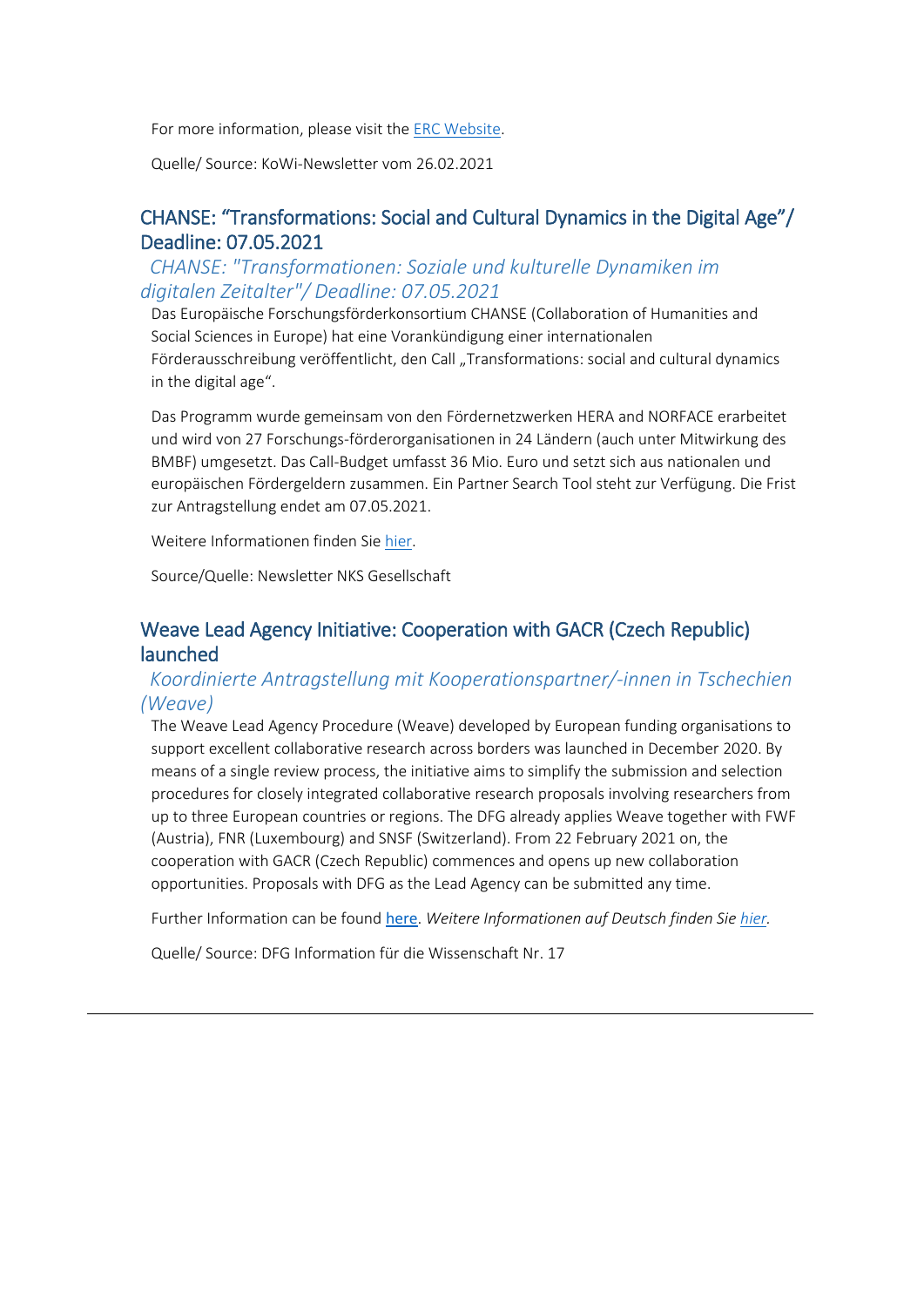## <span id="page-7-0"></span>National project funding Nationale Projektförderung

#### DFG: Fokus-Förderung COVID-19 "Bildung und Corona"/ Deadline: 23.03.2021

#### *DFG: Focus Funding COVID-19 "Education and Corona" / Deadline: 23.03.2021*

Mit der vorliegenden Ausschreibung "Bildung und Corona: Auswirkungen der Coronavirus-Pandemie auf Bildungsprozesse im Lebensverlauf" im Rahmen der Fokus-Förderung COVID-19 ruft die DFG auf, Forschungsvorhaben einzureichen, die sich mit den Auswirkungen der Coronavirus-Pandemie auf Bildungsprozesse im Lebensverlauf beschäftigen.

Art der Förderung: Zur Beantragung von Forschungsvorhaben im Rahmen dieser Ausschreibung steht die neu geschaffene Fördermöglichkeit Fokus-Förderung COVID-19 im Rahmen der Einzelförderung (Sachbeihilfe) zur Verfügung. Die Fokus-Förderung soll es den wissenschaftlichen Communities zeitnah und vereinfacht ermöglichen, Forschungsbeiträge zu aktuellen Fragestellungen zu erarbeiten. Im Rahmen der Fokus-Förderung können auf das Thema der Ausschreibung begrenzte Einzelvorhaben für eine Dauer von maximal zwölf Monaten gefördert werden.

Für die Beantragung von Fördermitteln im Rahmen der Fokus-Förderung COVID-19 wird ein kurzer Antrag erwartet, in dem das wissenschaftliche Vorhaben auf maximal fünf Seiten beschrieben wird. Handelt es sich bei dem Antrag um Ihren ersten Antrag bei der DFG, beachten Sie bitte, dass Sie sich vor der Antragstellung im elan-Portal registrieren müssen. Ohne eine vorherige Registrierung bis zum 9. März 2021 ist eine Antragstellung nicht möglich. Einreichungsfrist ist der 23.03.2021.

Weitere Informationen finden Sie [hier.](https://www.dfg.de/foerderung/info_wissenschaft/2021/info_wissenschaft_21_18/) *Further information in English can be foun[d here.](https://www.dfg.de/en/service/press/reports/2020/200318_corona_news/index.html)*

Quelle/ Source: DFG Information für die Wissenschaft Nr. 18 | 23. Februar 2021

#### Volkswagen Stiftung: Weltwissen – Strukturelle Stärkung 'kleiner Fächer'/ Deadline: 12.04.21

#### *Volkswagen Foundation: World Knowledge – Structural Support for "Rare Subjects"/ Deadline: 12.04.21*

Das Förderangebot zielt auf eine nachhaltige Stärkung strukturell prekärer Wissensgebiete in Forschung und Lehre. Es soll die Vertreterinnen und Vertreter dieser Wissensgebiete dazu anregen, innovative Ideen zur strukturellen Stärkung ihrer Bereiche zu entwickeln, sowie die Hochschulleitungen einladen, eine nachhaltige Perspektive auf die 'kleinen Fächer' einzunehmen. Das Förderangebot richtet sich an festangestellte Professorinnen oder Professoren aus den 'kleinen Fächern' zusammen mit Vertreterinnen oder Vertretern der Universitätsleitungen. Es können Anträge in Form von strategisch ausgerichteten Konzepten eingereicht werden, die sich aus unterschiedlichen Fördermaßnahmen zusammensetzen. Dabei sollen institutionenübergreifende und internationale Netzwerke angestrebt werden,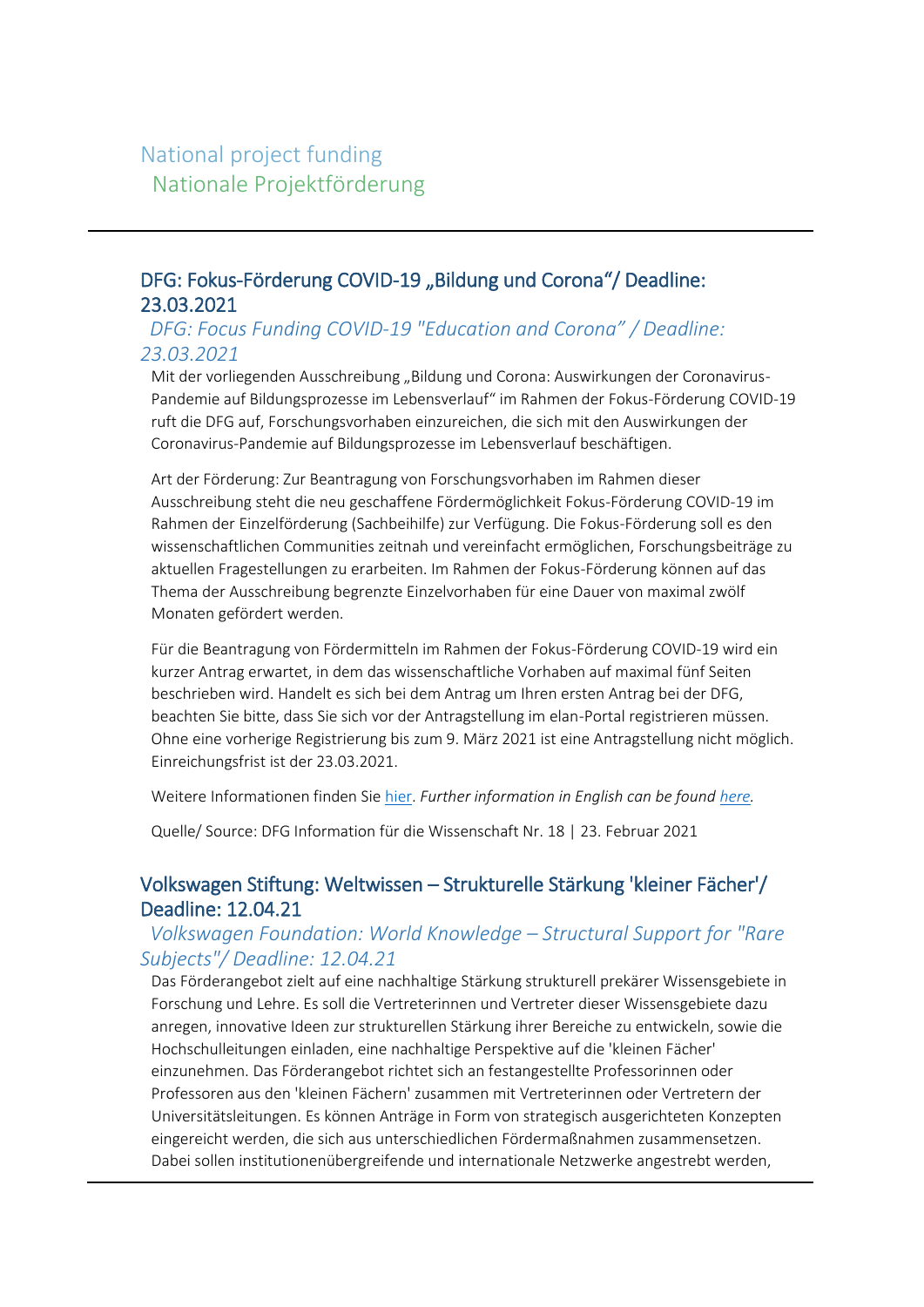welche die Basis für über den Förderzeitraum hinausreichende Kooperationen bilden. Die Förderung ist letztmalig ausgeschrieben.

Weitere Informationen finden Sie [hier;](https://www.volkswagenstiftung.de/unsere-foerderung/unser-foerderangebot-im-ueberblick/weltwissen-%E2%80%93-strukturelle-st%C3%A4rkung-kleiner-f%C3%A4cher) *further information in English can be found [here](https://www.volkswagenstiftung.de/en/funding/our-funding-portfolio-at-a-glance/world-knowledge-%E2%80%93-structural-support-for-rare-subjects)*.

Quelle: FIT Newsletter, 16.02.21

#### Fritz Thyssen Stiftung: Projektförderung/ nächste Deadline: 15.09.21

 *Fritz Thyssen Foundation: Project funding/ next Deadline: 15.09.21*

Die Fritz Thyssen Stiftung fördert Vorhaben in den Geistes- und Sozialwissenschaften sowie der Biomedizin. Förderbereiche:

- Geschichte, Sprache & Kultur
- Querschnittbereich »Bild–Ton–Sprache«
- **Staat, Wirtschaft & Gesellschaft**
- Medizin und Naturwissenschaften

Anträge sind je einzureichen zum 15. Februar und 15. September.

Weitere Informationen finden Sie [hier.](https://www.fritz-thyssen-stiftung.de/foerderung/foerderarten/projektfoerderung/) *Information in English can be found [here](https://www.fritz-thyssen-stiftung.de/en/funding/types-of-support/support-of-projects/)*.

Quelle: FIT Newsletter, 11.02.21

#### BMBF: Partizipative Wissenschaftskommunikationsprojekte/ Deadline: 07.05.21

*BMBF: Participatory science communication projects/ Deadline: 07.05.21* Mit der Förderrichtlinie sollen partizipativ ausgerichtete Vorhaben der Wissenschaftskommunikation gefördert werden, die den direkten Austausch zwischen Forschung und Gesellschaft stärken, Kommunikation über Wissenschaft in die Breite tragen und partizipative und dialogorientierte Formate der Wissenschaftskommunikation weiterentwickeln. Gefördert werden analoge wie digitale dialogische Zugänge, niedrigschwellige Beteiligungsformate und Interaktionen mit unterschiedlichen Zielgruppen. Die zu fördernden Projekte beziehen die Fragen der Bürgerinnen und Bürger in ihre Formate ein, zum Beispiel durch das Beantworten von Fragen durch Expertinnen und Expertinnen, die Einbindung von Fragestellungen in Dialogformate oder aber durch die kollaborative Arbeit mit Zielgruppen. Das Verfahren ist zweistufig. Projektskizzen sind einzureichen bis 7. Mai 2021.

Weitere Informationen:<https://www.bmbf.de/foerderungen/bekanntmachung-3385.html>

Quelle/ Source: FIT Newsletter, 22.02.21

#### BMBF: Bioökonomie als gesellschaftlicher Wandel – Nachwuchsgruppen/ Deadline: 15.07.2021

#### *BMBF: Green Economy in the context of social change - junior research groups/ Deadline: 15.07.2021*

Das BMBF fördert Nachwuchsgruppen im Rahmen des Konzepts "Bioökonomie als gesellschaftlicher Wandel" (Modul I) – Dritte Bekanntmachungsrunde . Gefördert werden Forschungsvorhaben von Nachwuchsgruppen aus den Sozial-, Politik- und Wirtschaftswissenschaften, aber auch den Kultur- und Geisteswissenschaften an Hochschulen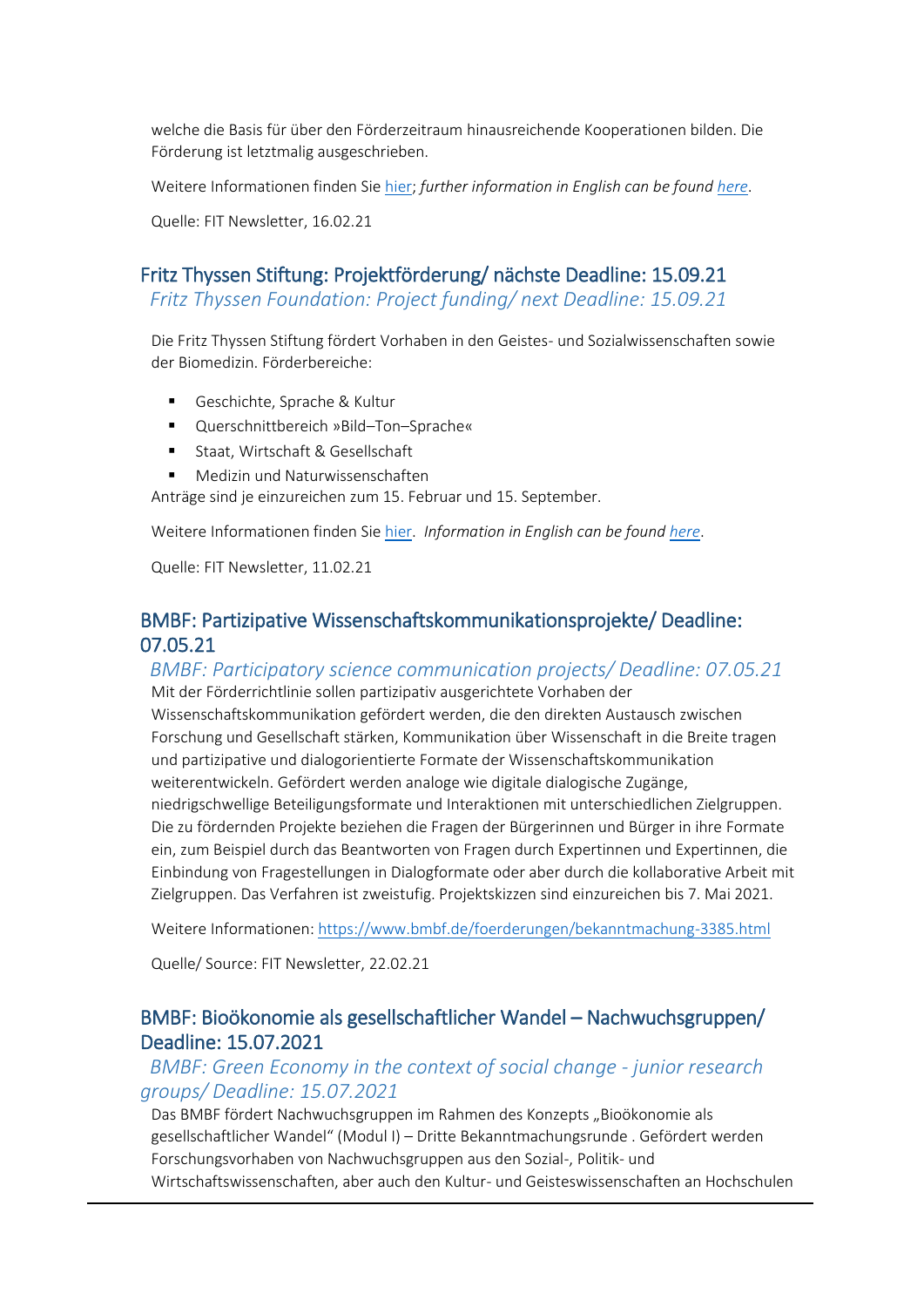oder außerhochschulischen Forschungs- und Wissenschaftseinrichtungen. Die Zusammensetzung der Nachwuchsgruppen sollte sich aus der jeweiligen Themenstellung ergeben. 2-stufiges Antragsverfahren. Projektskizzen sind einzureichen bis 15. Juli 2021.

Weitere Informationen: [https://www.bmbf.de/foerderungen/bekanntmachung-3394.html.](https://www.bmbf.de/foerderungen/bekanntmachung-3394.html) *Information in English can be found [here.](https://www.bmbf.de/en/green-economy-2320.html)*

Quelle/ Source: FIT Newsletter, 22.02.21

#### KonsortSWD: Aufbereitung & Bereitstellung von Forschungsdaten/ Deadline: 30.04.2021

*KonsortSWD: Preparation and provision of research data/ Deadline: 30.04.2021* 

Die Aufbereitung und Bereitstellung relevanter neuer qualitativer und quantitativer Datenkorpora in Sozial-, Bildungs-, Verhaltens- und Wirtschaftswissenschaften, die der wissenschaftlichen Gemeinschaft noch nicht zugänglich sind, aber auch die Anreicherung bestehender Datenkorpora mittels Verknüpfung zu weiteren Datenquellen kann gefördert werden, wenn dadurch das Analysepotential von Datenquellen deutlich gesteigert wird.

Ausschreibung: Ende Februar 2021, Bewerbungsende: 30. April 2021

Bekanntgabe Förderung: Juni 2021, Frühster Förderbeginn: 1. Juli 2021, weitere Ausschreibungsrunden u. a. 2023, 2024

Weitere Informationen:<https://www.konsortswd.de/konsortswd/services/> (i[n English\)](https://www.konsortswd.de/en/latest/news/call-for-applications-project-funding-research-data-management/)

Quelle/ Source: FIT Newsletter vom 01.02.2021

## <span id="page-9-0"></span>Fellowships/ Stipendien

#### Akademie der Wissenschaften in Hamburg: Young Academy Fellows 2021/ Deadline: 15.04.2021

*Academy of Sciences in Hamburg: Young Academy Fellows 2021/ Deadline: 15.04.2021*

Die Akademie der Wissenschaften in Hamburg fördert finanziell und ideell herausragende junge Wissenschaftlerinnen und Wissenschaftler an norddeutschen Universitäten und außeruniversitären Forschungsinstitutionen, indem sie ihnen ein Forum und Netzwerk für den interdisziplinären und generationenübergreifenden Forschungsdialog bietet und sie auf ihrem Karriereweg im Rahmen eines Nachwuchsförderungsprogramms individuell und als Gruppe unterstützt.

Langfristig sollen zwanzig PostDocs als Young Academy Fellows in die Akademiearbeit integriert werden. Um diese in ihrer Selbstständigkeit zu unterstützen und zu stärken, sollen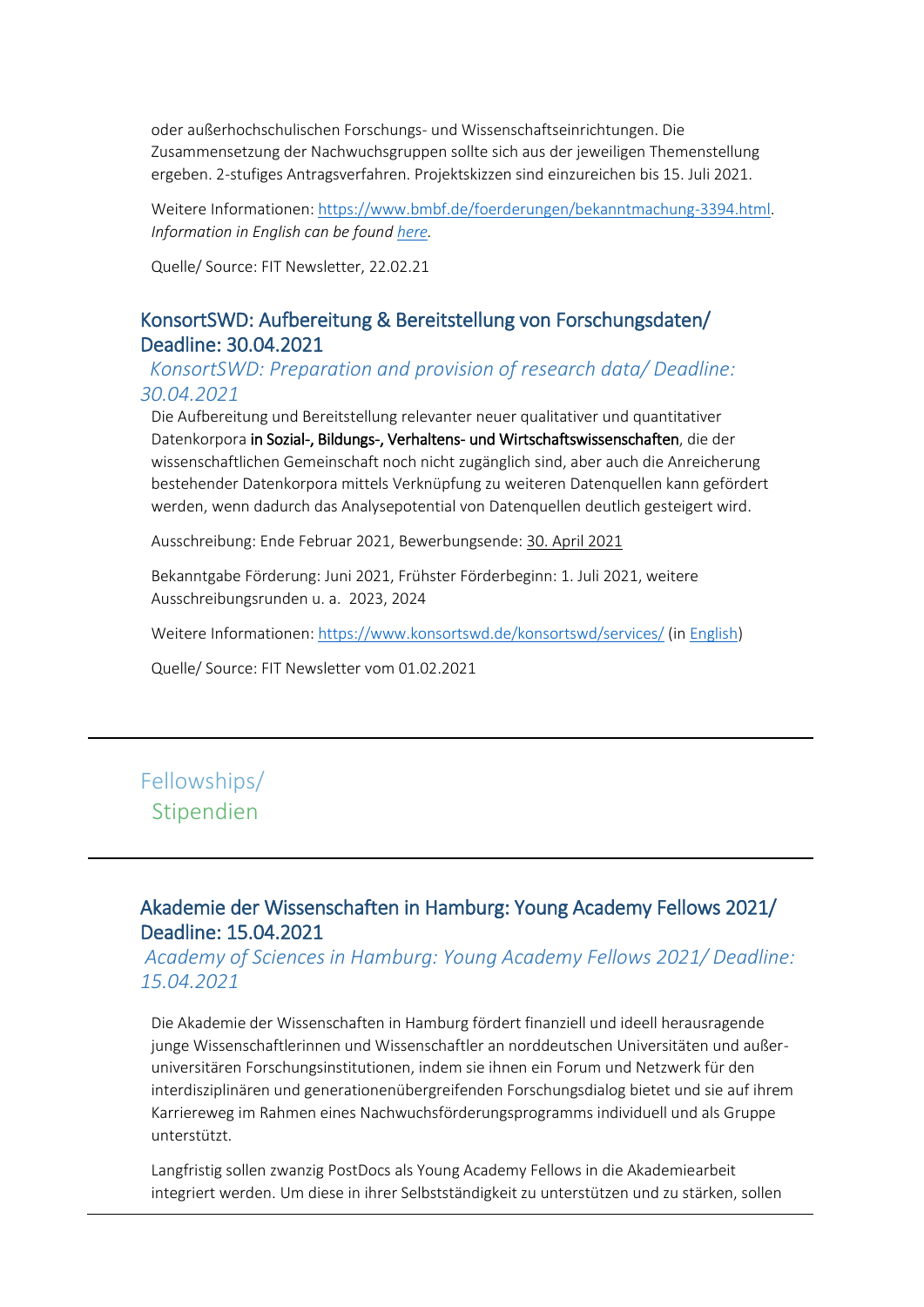sie für eine Dauer von i. d. R. drei Jahren in die Akademie aufgenommen werden und dort mit einer hohen Eigenverantwortung als Forscherpersönlichkeiten im Akademiealltag mitwirken. Dies stellt eine Anerkennung der bisherigen herausragenden Leistungen dar und soll den bisher eingeschlagenen Karriereweg finanziell und ideell befördern sowie eine aktive und flexible Mitwirkung im gesamten Akademiegeschehen ermöglichen. Dabei wird ihnen genug Zeit für die Entwicklung und das Einbringen eigener Ideen sowie Gestaltungsvorschläge in den interdisziplinären Arbeitsgruppen, bei Tagungen und weiteren Veranstaltungsformaten zur Verfügung gestellt. Es werden darüber hinaus Sachmittel zur Förderung der Young Academy Fellows und ihrer Projekte bereitgestellt.

Weitere Informationen finden Sie [hier.](https://www.awhamburg.de/nachwuchsfoerderung/yaf.html)

Quelle: Ankündigung der AW Hamburg vom 24.02.2021

#### Fulbright Germany: Forschungsstipendium für USA Aufenthalt/ Deadline: 01.04.2021

*Fulbright Germany: Scholarship for a research stay in the US / Deadline: 01.04.2021*

Bis zum 1. April 2021 können sich deutsche Doktorand\*innen aller Fachrichtungen bei Fulbright Germany für ein Forschungsstipendium bewerben. Wir fördern vier- bis sechsmonatige Forschungsprojekte an einer U.S.-Hochschule. Die Projekte beginnen zwischen dem 1. November 2021 und dem 31. April 2022. Das Stipendium finanziert Unterhaltskosten von 1.600 Euro/Monat, die transatlantische Reise und eine Kranken-/Unfallversicherung. Das Fulbright J-1 Visum ist kostenlos, und für sonstige Nebenkosten kommt eine Pauschale von 300 Euro auf. Sie möchten mehr über Programm und Bewerbung erfahren? Besuchen Sie uns in unserer "Office Hour" am **26. Februar von 15:00 bis 16:00 Uhr** auf Zoom. Bitte registrieren Sie sich [hier](https://us02web.zoom.us/meeting/register/tZwtdOCgqzIrG9BPPXp9sp46E0Hor9W6vNKj), damit wir Sie vor dem Termin über die Zoom-Zugangsdaten informieren können.

Weitere Informationen finden Sie [hier](https://www.fulbright.de/programs-for-germans/nachwuchswissenschaftler-innen-und-hochschullehrer-innen/doktorandenprogramm).

Quelle/ Source: Ankündigung Fulbright Germany vom 02.02.2021

#### Einstein-Stipendium/ Deadline: 15.05.21

Das Einstein Forum und die Daimler und Benz Stiftung möchten mit dem Einstein-Stipendium herausragenden jungen Wissenschaftlern aus dem In- und Ausland die Möglichkeit bieten, ein Forschungsvorhaben zu realisieren, das sich außerhalb ihrer bisherigen Arbeit ansiedelt. Dadurch sollen jene jungen Universalisten gefördert werden, die sich – ähnlich wie Albert Einstein – neben ihren außergewöhnlichen Leistungen in einem spezifischen Wissenschaftsgebiet besonders durch disziplinenübergreifendes Engagement auszeichnen. Das Stipendium ist verbunden mit einem Aufenthalt im Gartenhaus des Sommerhauses von Einstein in Caputh, der zwischen fünf und sechs Monate dauert. Das Einsteinhaus ist ein sowohl wissenschafts- als auch architekturhistorisch bedeutsamer Ort mit Anbindung an die Universitätsstandorte Potsdam und Berlin. Der/die Stipendiat/in erhält eine Förderung in Höhe von EUR 10.000 sowie die anfallenden Reisekosten. Das nächste Stipendium kann erst für 2022 vergeben werden. Bewerbungsschluss ist der 15. Mai 2021.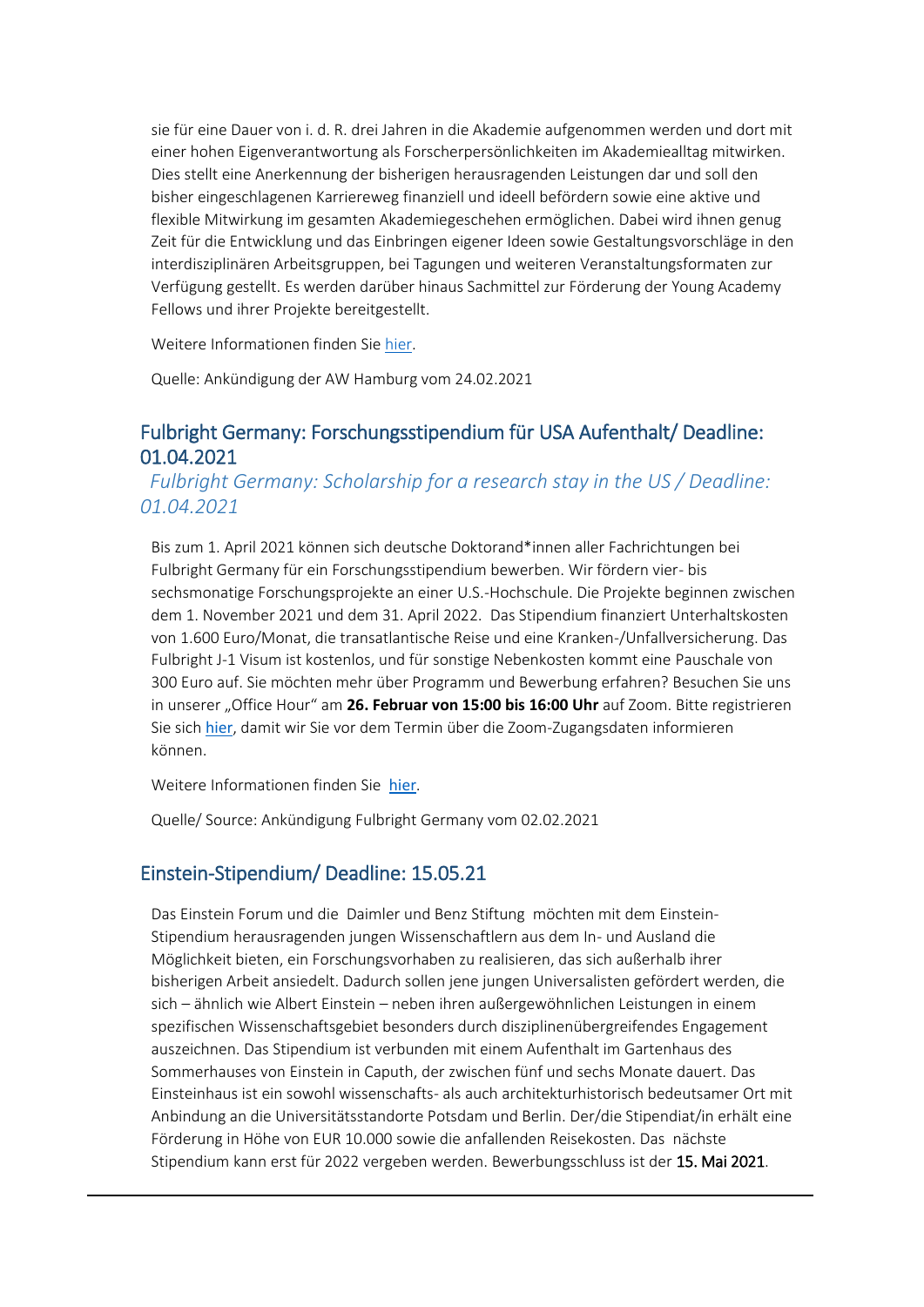Weitere Informationen finden Sie [hier.](https://einsteinforum.de/about/fellowship/) *Further information in English can be foun[d here](https://einsteinforum.de/about/fellowship/?lang=en)*.

Quelle/ Source: FIT Newsletter, 11.02.21

#### The Krupp-Foundation: Fellowship for Visiting Student Researchers at Stanford/ Deadline: 31.03.2021

Im Rahmen dieses Programms vergibt die Alfried Krupp von Bohlen und Halbach-Stiftung drei Forschungsstipendien an deutsche Promovierende im Bereich der Geisteswissenschaften, um ihnen im Rahmen ihres Dissertationsvorhabens einen Aufenthalt an der Stanford University in Kalifornien/USA zu ermöglichen.

Ziel des Programms ist es, hervorragende Nachwuchswissenschaftler/innen\* in ihrer wissenschaftlichen Weiterentwicklung zu fördern und sie beim Aufbau eines internationalen Netzwerks zu unterstützen. Das Stipendienprogramm wendet sich an Promovierende deutscher Universitäten, die im Verlauf des Studiums ausgezeichnete Leistungen erbracht haben und von denen eine erfolgreiche wissenschaftliche Laufbahn erwartet werden kann.

Weitere Informationen finden Sie [hier.](https://www.krupp-stiftung.de/the-krupp-foundation-fellowship-for-visiting-student-researchers-at-stanford/)

Quelle/ Source: FIT Newsletter, 16.02.21

#### Promotionsstipendium des Studienförderwerks Klaus Murmann/ Deadline: 09.08.21

#### *Doctoral Scholarship of the Klaus Murmann Foundation/ Deadline: 09.08.21*

Die Stiftung der Deutschen Wirtschaft fördert mit dem Studienförderwerk Klaus Murmann Promotionsstipendien. Bewerbungen sind möglich bis 9. August 2021 für den Förderbeginn im Oktober 2021.

Weitere Informationen: [https://www.sdw.org/das-bieten-wir/fuer](https://www.sdw.org/das-bieten-wir/fuer-studierende/studienfoerderwerk-klaus-murmann/bewerbung.html)[studierende/studienfoerderwerk-klaus-murmann/bewerbung.html](https://www.sdw.org/das-bieten-wir/fuer-studierende/studienfoerderwerk-klaus-murmann/bewerbung.html)

Quelle/ Source: FIT Newsletter, 22.02.21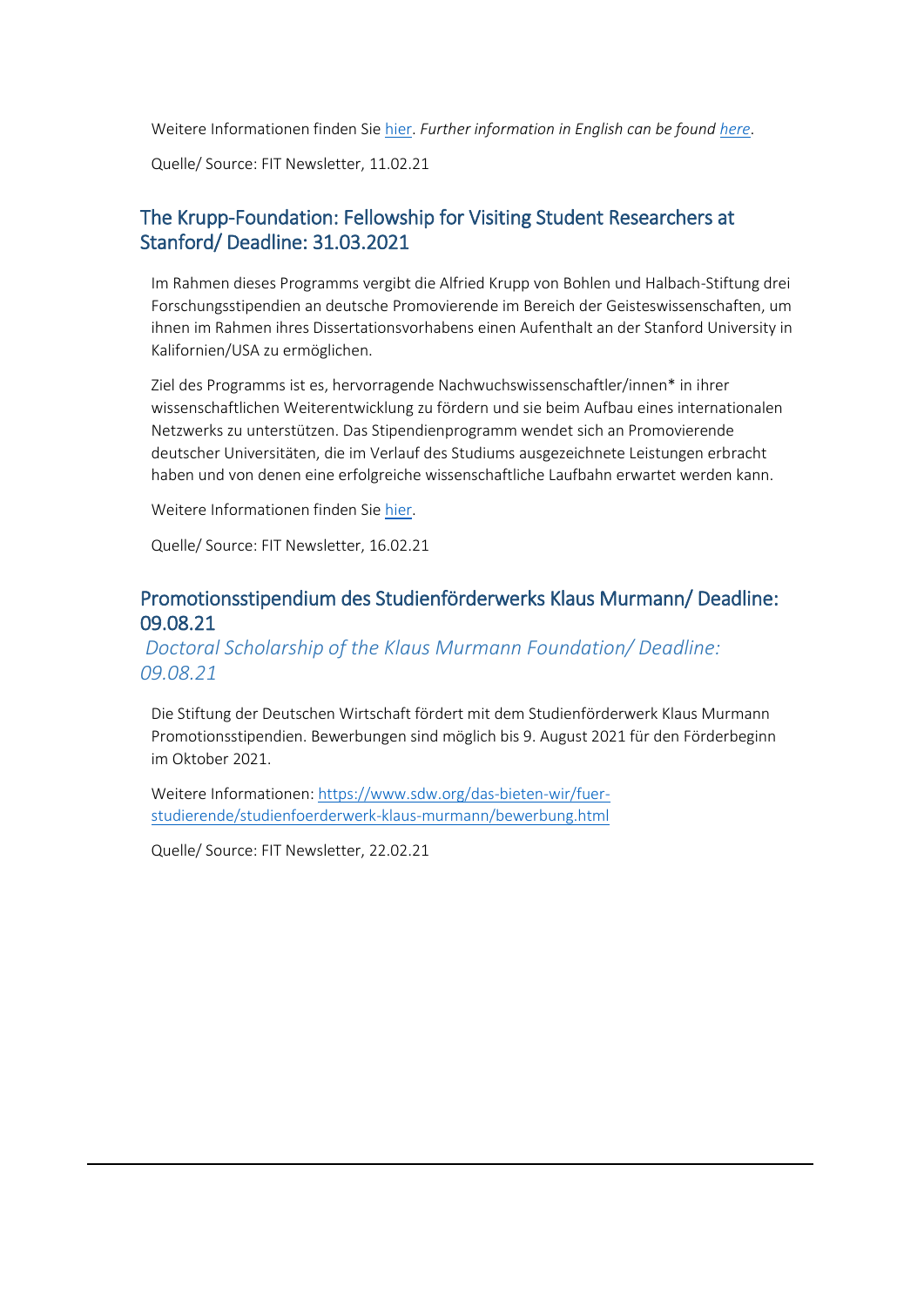<span id="page-12-0"></span>

### Wuppertal Institut: Preis "Transformative Wissenschaft"/ Deadline: 31.03.2021

*Wuppertal Institut: "Transformative Science" Award/ Deadline: 31.03.2021*

Das Wuppertal Institut für Klima, Umwelt, Energie gGmbH vergibt den Preis "Transformative Wissenschaft". Der Preis richtetsich an herausragende Forscherinnen und Forscher aus dem Bereich der Transformativen Wissenschaft, die mit ihrer Forschung relevante gesellschaftliche Beiträge leisten und sich durch wissenschaftliche Exzellenz auszeichnen. Preisgeld: 25.000 Euro, gefördert von der Zempelin-Stiftung im Stifterverband. Ab sofort können sich Einzelpersonen oder Forscherteams bis zum 31. März 2021 bewerben.

Weitere Informationen finden Sie [hier.](https://wupperinst.org/fa/redaktion/downloads/misc/Forschungspreis2021_Ausschreibung.pdf) *Further information in English can be foun[d here](https://wupperinst.org/en/research/research/research-prize)*.

Quelle/ Source: FIT Newsletter, 08.02.2021

## General information and other calls Allgemeine Informationen und andere Ausschreibungen

### NA DAAD: Erste Informationen zur neuen Erasmus+ Programmgeneration 2021-2027

*NA DAAD: First Information on the new Erasmus+ Programme Generation 2021-2027*

*Neuerungen bei der Leitaktion 2 Partnerschaften und Kooperationsprojekte sowie zu den Jean Monnet-Aktivitäten:* Die Leitaktion 2 wird sich im Hochschulbereich nicht grundlegend verändern, jedoch wird es voraussichtlich einige Neuerungen in den einzelnen Förderlinien geben. Sie wird weiterhin die Kooperation zwischen Hochschulen forcieren und mit ihren verschiedenen Förderlinien für unterschiedliche Zielsetzungen, inhaltlichen Schwerpunkte und regionale Ausrichtung komplementär nutzbar sein. Jean-Monnet wird beispielsweise in zwei Bereiche geteilt: Förderung für den Hochschulbereich und Förderung für Schul- und Berufsbildung.

*Weitere Informationen finden Sie auf der Webseite des [DAAD.](https://eu.daad.de/service/faq/neue-programmgeneration-2021-2027/de/79016-erste-informationen-zur-neuen-programmgeneration-2021-2027--leitaktion-2-partnerschaften-und-kooperationsprojekte-sowie-zu-den-jean-monnet-aktivitaeten/)*

Quelle: DAAD Homepage, 25.02.2021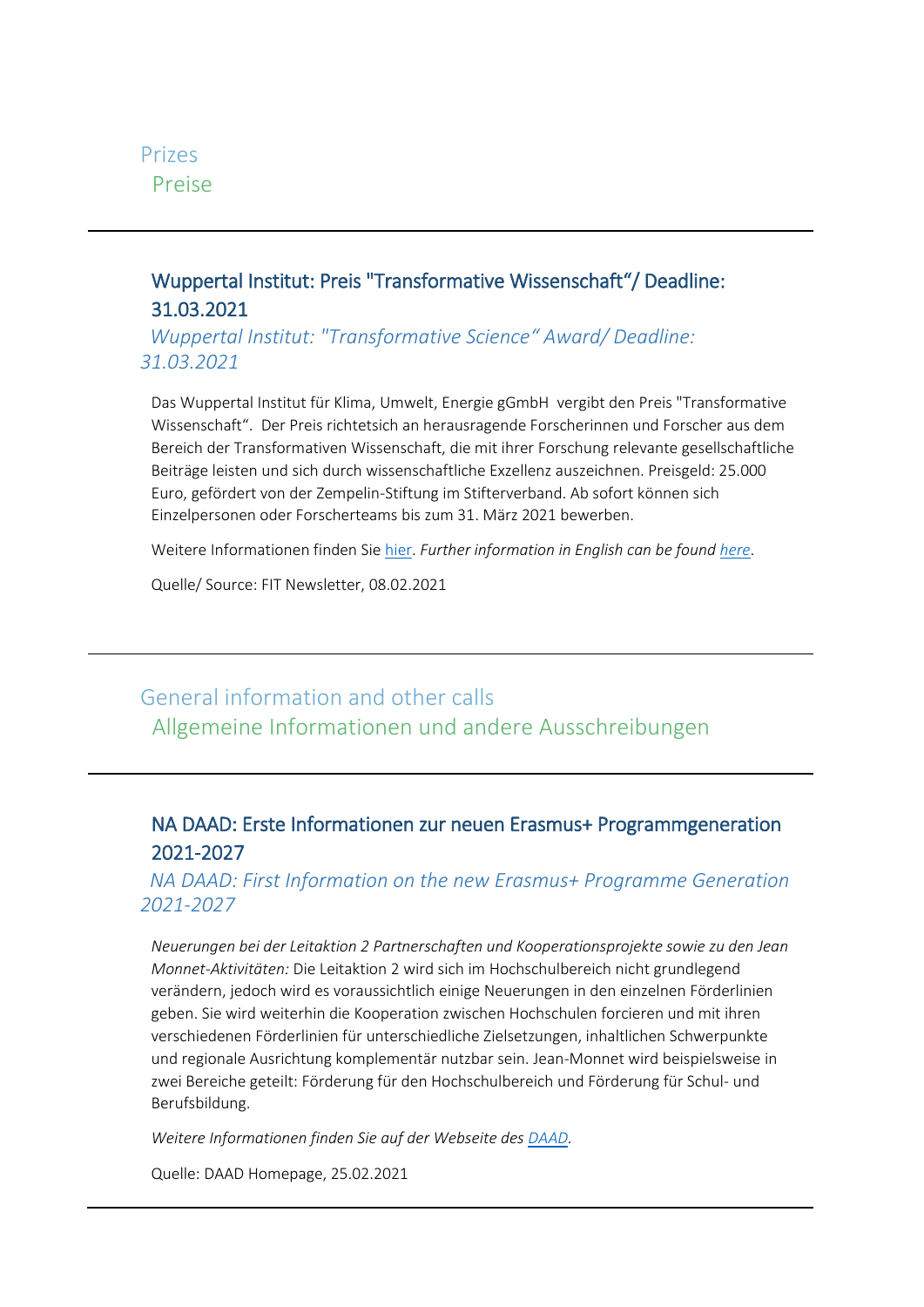#### DFG: Call for Session Proposals "German Sustainability Science Summit 2021"/ Deadline: 15.03.21

On 8/9 July 2021, the German Sustainability Science Summit 2021 will take place as an interactive virtual event. The summit continues the series of the German Future Earth Summits organised by the German Committee Future Earth (DKN). The fourth summit will provide a platform for exchange on the latest scientific findings in the field of sustainability research. It will cover a range of topics from normativity, epistemology and attainability of sustainable development over extreme events, resilience, social cohesion and well-being to climate change, biodiversity, diet and health.

The DFG invites session proposals on topics complementing or detailing the range of topics described above. The deadline for submission of session proposals is 15 March 2021.

Weitere Informationen: [http://www.dfg.de/foerderung/info\\_wissenschaft/2021/info\\_wissenschaft\\_21\\_15,](http://www.dfg.de/foerderung/info_wissenschaft/2021/info_wissenschaft_21_15) <http://www.dkn-future-earth.org/events/087592>

Quelle/ Source: FIT Newsletter, 22.02.21

#### DFG erleichtert weiterhin Mitarbeit geflohener WissenschaftlerInnen in Forschungsprojekten

#### *DFG continues to facilitate the participation of refugee scientists in research projects*

Die DFG bietet seit Dezember 2015 Förderoptionen für Wissenschaftlerinnen und Wissenschaftler, die aus ihren Heimatländern fliehen mussten. Hierdurch konnten bisher vor allem Wissenschaftlerinnen und Wissenschaftler in der Promotions- und Postdoktorandenphase unterstützt werden, indem sie in bereits laufende DFG-Projekte eingebunden wurden. Dieser Zielgruppe wird die DFG auch im Jahr 2021 die Integration in das deutsche Wissenschaftssystem ermöglichen. Sie ermuntert dazu, qualifizierte Personen aller wissenschaftlichen Karrierestufen mit Fluchthintergrund in den von der DFG geförderten Forschungsprojekten anzustellen.

[Weitere Informationen](https://newsletter-web.dfg.de/sys/r.aspx?sub=15Qysy_2Ao32&tid=0-J2cbY-oKlid&link=pZzN), [Mehr zum Thema Integration in Wissenschaft und Gesellschaft](https://newsletter-web.dfg.de/sys/r.aspx?sub=15Qysy_2Ao32&tid=0-J2cbY-oKlid&link=pO0g)

Quelle/Source: DFG-aktuell Nr. 2

#### DLR EU-Büro: Online Seminar "Horizon Europe für Einsteigerinnen und Einsteiger"/ Termin: 25.03.21

Für alle, die ganz neu in das Thema europäische Forschungs- und Innovationsförderung einsteigen, bieten wir am 25. März 2021 erstmals "RP Start – Das Rahmenprogramm Horizont Europa für Einsteigerinnen und Einsteiger" an. Interaktiv und anschaulich vermitteln wir einen halben Tag lang die wichtigsten Grundbegriffe, Informationen zur Programmstruktur, zur allgemeinen Ausrichtung und zu den Beteiligungs- und Beratungsmöglichkeiten. Die Registrierung öffnet am 23. Februar 2021 ab ca. 9 Uhr.

Weitere Informationen finden Sie [hier.](https://www.eubuero.de/rp-start.htm?pk_campaign=eub-telegramm&pk_kwd=3-2021)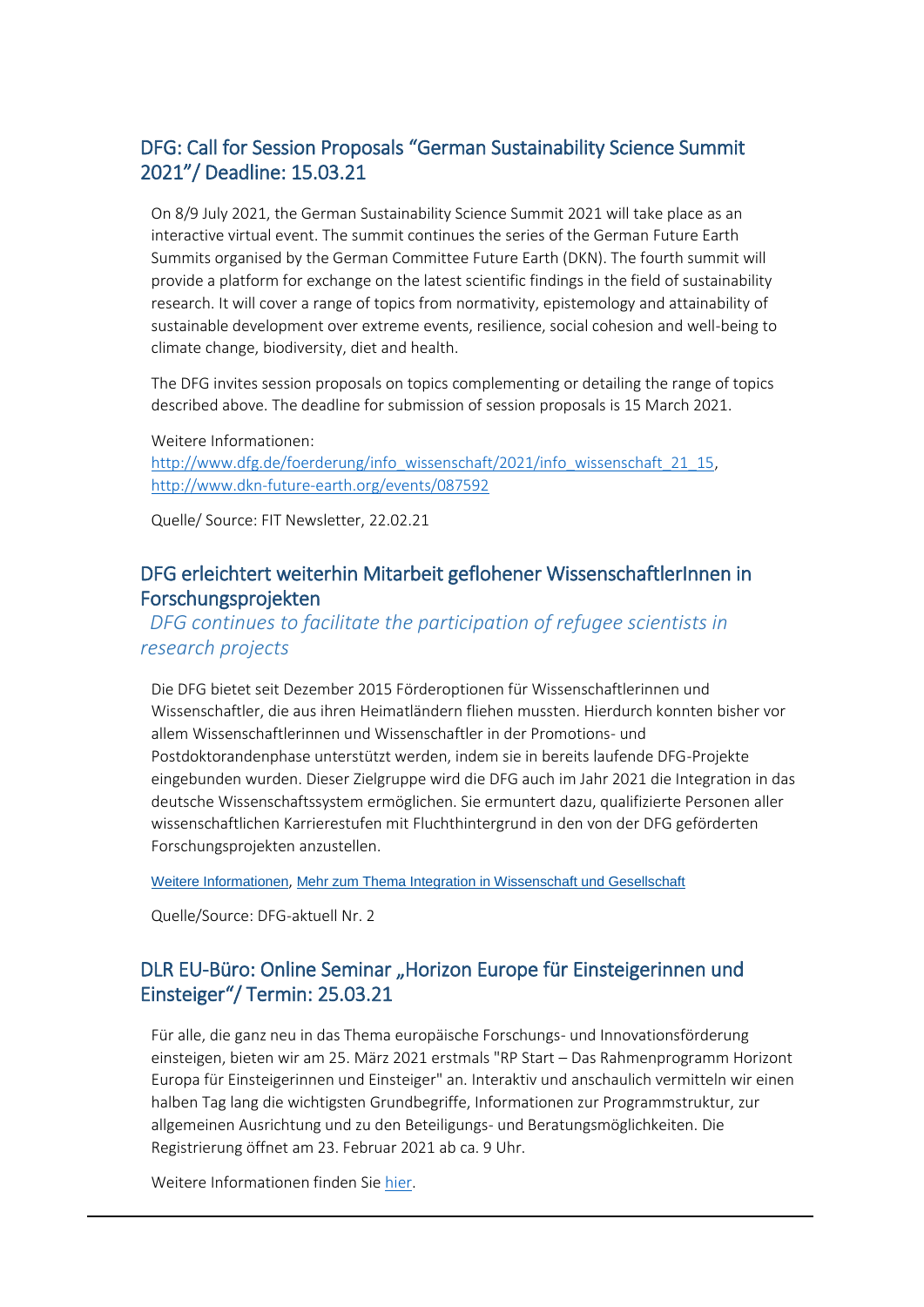Quelle/ Source: EUB Telegramm 03/21

#### NKS-Online-Seminar: SSH Integration in Horizont Europa/ Termin: 08.03.21

Am 8. März 2021 von 11:00 bis ca. 12:00 Uhr findet ein weiteres Online-Seminar der Nationalen Kontaktstelle Gesellschaft zum Thema SSH Integration in Horizont Europa statt. Das Seminar gibt einen Überblick zu Fördermöglichkeiten in Horizont Europa, die außerhalb des sozial- und geisteswissenschaftlichen geprägten Cluster 2 zu finden sind, vor allem in den Clustern 1 sowie 3 bis 6. Darüber hinaus werden Beispiele von erfolgreichen Verbundprojekten präsentiert und nützliche Tipps vorgestellt, die im Rahmen des Horizont 2020 Programms zur Integration der Sozial-, Wirtschafts- und Geisteswissenschaften gewonnen wurden.

Über den folgenden Link können Sie sich bis spätestens 4. März 2021 für die Veranstaltung anmelden: [https://secure.pt-dlr.de/pt-conference/conference/Horizont\\_SSH](https://secure.pt-dlr.de/pt-conference/conference/Horizont_SSH)

Weitere Informationen finden Sie [hier.](https://www.horizont-europa.de/de/Online-Kampagne-des-NKS-Netzwerks-2079.html?pk_campaign=EUB-Telegramm&pk_kwd=02-2021)

Quelle/ Source: NKS Extra-Meldung, 12.02.21

#### NA DAAD: Jean Monnet-Antragstellerseminar 2021/ Termin: 25.03.21

In diesem Online-Seminar erhalten die TeilnehmerInnen einen Überblick zu "Jean Monnet" im neuen Erasmus+ Programm sowie detaillierte Hinweise zur Beantragung der Aktivitäten in der bevorstehenden Antragsrunde. Vertreterinnen der EACEA, der NA DAAD sowie Jean Monnet-Projektvertreter werden konkrete Tipps für die Antragstellung geben. Termin: 25. März, 14.30-16.30 Uhr.

Die Jean Monnet-Aktionen im Bereich Lehre und Forschung zu EU-Themen (Module, Lehrstühle und Exzellenzzentren) werden im Rahmen des ersten Aufrufs der neuen Erasmus+ Programmgeneration (2021-2027) wieder ausgeschrieben. Hinzu kommt eine neue Förderlinie für den Schul- und Berufsbildungsbereich, die auch den in der Lehrerbildung aktiven Hochschulen und Organisationen offen steht.

Weitere Informationen: [https://eu.daad.de/service/veranstaltungen/de/79015-jean-monnet](https://eu.daad.de/service/veranstaltungen/de/79015-jean-monnet-antragstellerseminar-2021/)[antragstellerseminar-2021/](https://eu.daad.de/service/veranstaltungen/de/79015-jean-monnet-antragstellerseminar-2021/)

Source/ Quelle: Erasmus+ Newsletter 02/2021

<span id="page-14-0"></span>European Consortium for Political Research (ECPR) calls Veröffentlichungen des European Consortium for Political Research (ECPR)

*ICES acquired an ECPR institutional membership which provides access to a number of ECPR events as well as training and funding opportunities.*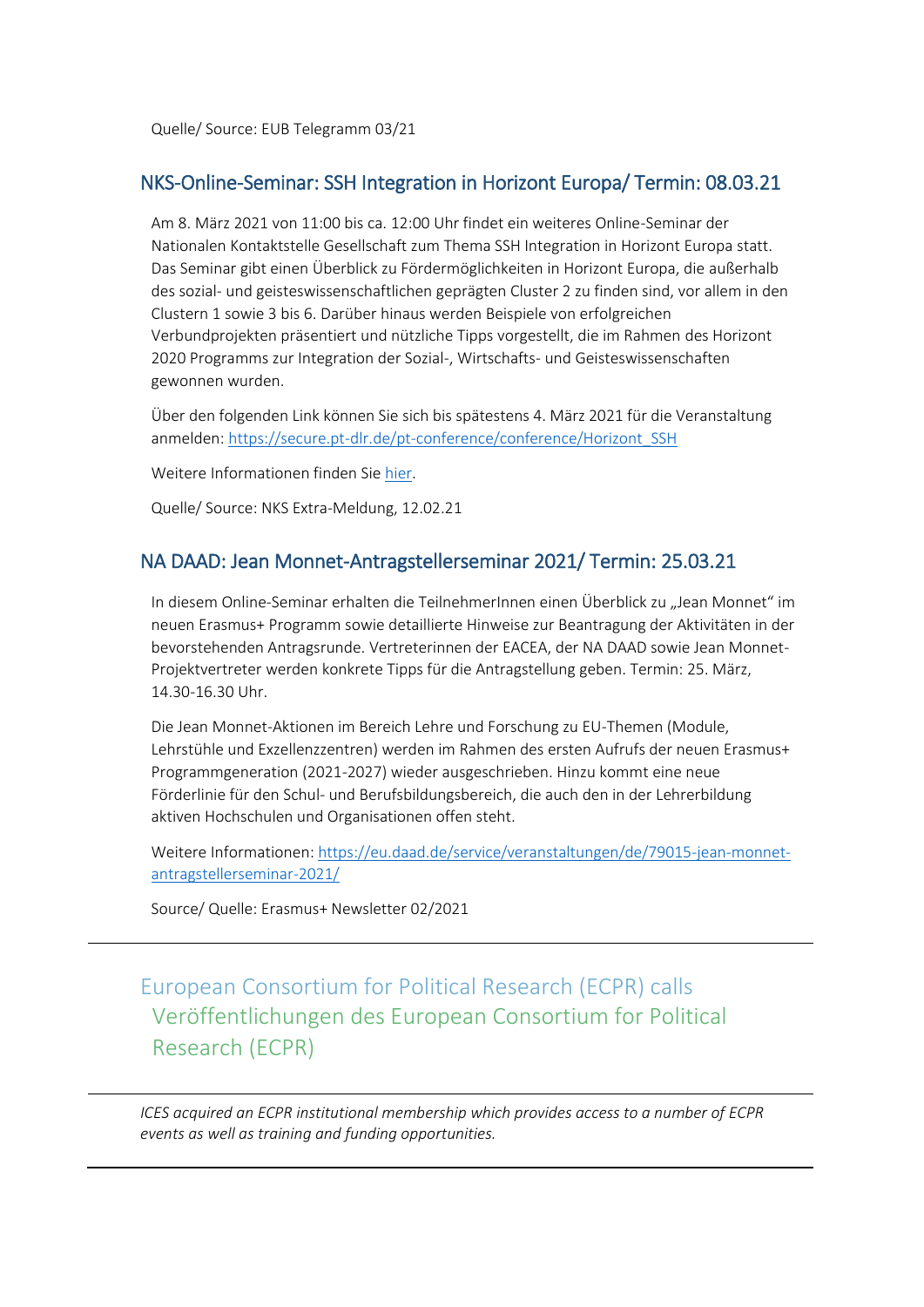#### <span id="page-15-0"></span>Nominations for Jean Blondel PhD Prize/ Deadline: 03.05.2021

ECPR is now accepting nominations for the  $\epsilon$ 1,000 Jean Blondel PhD Prize which honours the best thesis in politics. Candidates can be nominated only by their ECPR full member institution. Deadline Monday 3 May

Further information can be found [here.](https://ecpr.eu/Prizes/PrizeNominationProcedure.aspx?PrizeID=4)

Source: ECPR News Bulletin 05.02.2021

#### Nominations for Hedley Bull Prize/ Extended deadline 05.03.21

Awarded for a book which makes a substantial and original contribution to theory and/or empirical studies in any field of International Relations.

More information can be found [here.](https://ecpr.eu/Prizes/PrizeNominationProcedure.aspx?PrizeID=11)

Source: ECPR News Bulletin 19.02.2021

#### Job vacancies published via ECPR bulletin

Kindly refer to the ECPR website if you are interested in the recently published job vacancies in the field of Social Sciences, particularly Political Science Research [here.](http://r.pr.ecpr.eu/mk/mr/GZXRdpL8PQAcxZJ6ITlka3u0-fjAB2N9dBP86Js_u8NDdK_hcnTbqSI2fzvGjkla0xTLDql8DPtsn3MCn4k_Ho1lyDpcGuA1TQc)

Source: ECPR News Bulletin 05.02.2021



Interdisciplinary Centre for<sup>'</sup> European Studies



## Impressum / Imprint

*Europa-Universität Flensburg Auf dem Campus 1b (RIG6) 24943 Flensburg Tel: +49 461 805 2499* ices@uni-flensburg.de,

## Angaben gemäß § 5 TMG

*Europa-Universität Flensburg Auf dem Campus 1 24943 Flensburg Telefon: +49 461 805 02 Telefax: +49 461 805 2144 E-Mail: [praesidium\(at\)uni-](https://www.uni-flensburg.de/)*

## Gesetzliche Vertretung

*Die Europa-Universität Flensburg ist eine Körperschaft des Öffentlichen Rechts. Sie wird durch das Präsidium gesetzlich vertreten.*